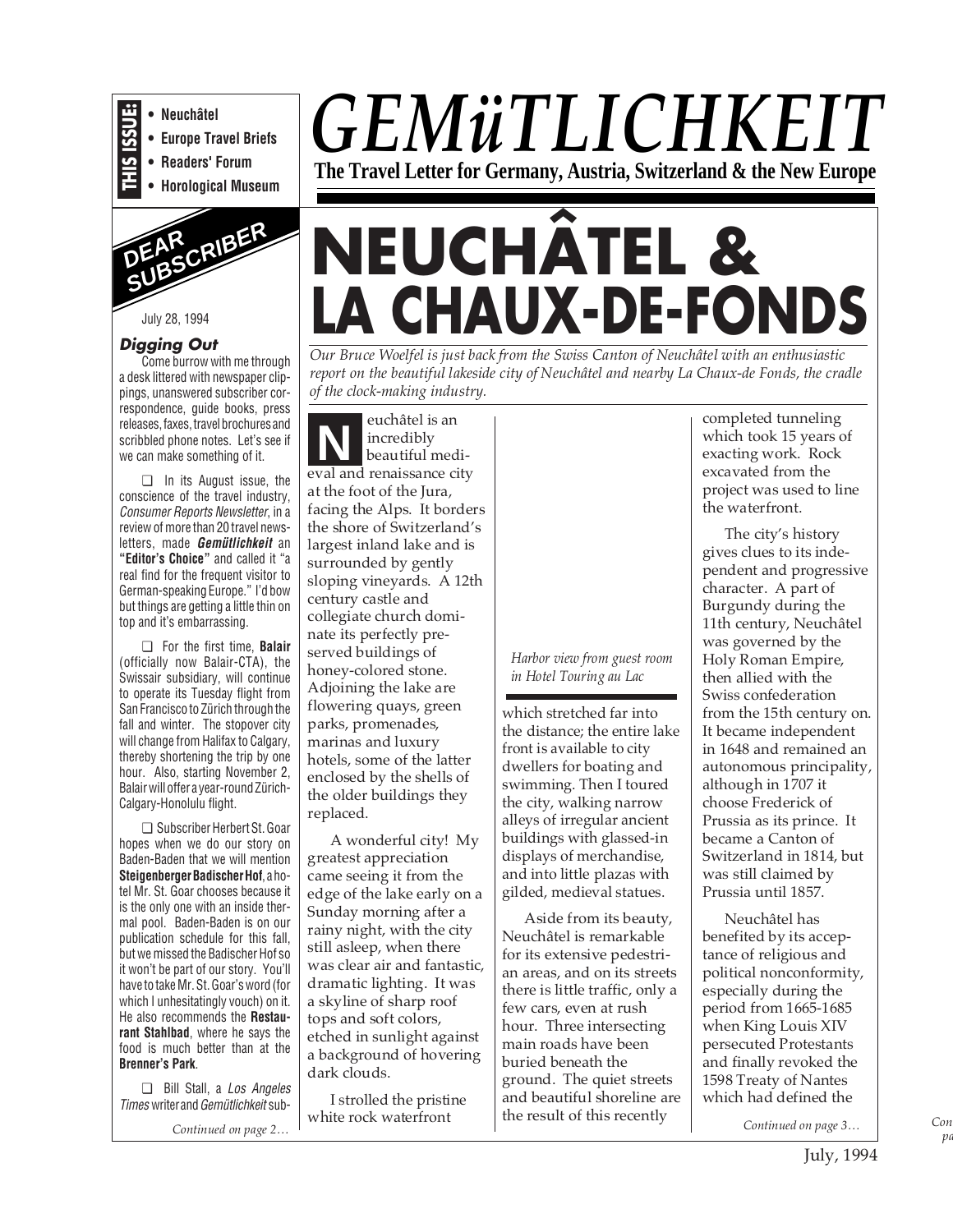#### *DEAR SUBSCRIBER Continued from page 1*

scriber, visits Switzerland frequently to ski, hike and mountain climb. You may have read his articles — which are picked up by newspapers across the country — in the travel section of your local paper. In a recent note to us he described the three-star **City Hotel** in Bern as "run down and seedy" and the staff "largely invisible and not terribly helpful." He called the Einstein apartment at 49 Kramgasse, where Einstein wrote the theory of relativity, a "real treat." And we are in agreement that Bern's famed bear pit is rather sad.

❏ We have had many positive comments about our 1992 Hotel of the Year, the **Geiger** in Berchtesgaden. However, not everyone has come away enamored. J. B. Jamieson of Atherton, CA, termed his experience there "Godawful." His room, Number 12 in the main building, had no heat in September and "secondhand, Salvation Army furniture." In the dining room, after a series of loud crashes from the kitchen, the waiter said there would be a short delay with dinner. The meal took three hours. He said he saw no sign of the Geiger family — father or son — and the desk person was a "teenager." The Jamieson's cut short their visit, leaving after one disastrous night.

Another subscriber, whose name I have misplaced, told me about a major malfunction of his room's toilet. The problem was never resolved, even after several discussions with management.

Our own experiences at the Geiger have been terrific, but it's been a couple of years and things change. Anyone been there lately?

❏ The Jamieson's did, however, ask us to pass along their recommendation for a short excursion from Poschiavo, in the southeastern tip of Switzerland. Heading south from Poschiavo the train stop is Le Prese. From there it's a short distance to **Hotel Le Prese** (phone 82/50333, fax 92/50835) on Lago di Poschiavo where they report a delightful lunch on the hotel's terrace overlooking the lake. They also liked **Hotel Grüner Baum**, Gemütlichkeit's 1993 Hotel of the Year.

❏ In a series on the world's best restaurants, the International Herald Tribune's restaurant critic, Patricia Wells, picks the top tables in Switzerland. Her choices are: #1 **Restaurant Fredy Girardet** in Crissier, near Lausanne, phone 21/634 0505; #2 **Restaurant Pierroz (Hotel Rosalp)** in Verbier, phone 26/31 63 23; and, #3 **Petermann's Kunststube**, in Küsnacht, a Zürich suburb, phone 1/910 0715. For what she terms "casual dining" the top three picks are: #1 **La Grappe d'Or** in Lausanne, phone 212/323 0760; #2 **Au Vieux Valais**, in Verbier, phone 26/31 69 55; #3 **Kronenhalle**, in Zürich, phone 1/251 66 69. Gemütlichkeit has reviewed four of the six restaurants, having not yet been to Girardet or Au Vieux Valais. We like all four but Kronenhalle is the most entertaining "place to be" and La Grappe d'Or has the best food. I'm not sure how Ms. Wells defines "casual dining" but to me it's blue jeans and prices that don't resemble my monthly mortgage payment. None of these six qualify on either score. The least expensive is Kronenhalle where you figure to drop about \$50 per person for a two or three course meal and ordinary wine. At Girardet, dinner for two with a bottle of appropriate wine will be from \$300 to \$400.

She says Switzerland is a "nation where the food can be frankly frumpy (you'll still see lots of veal cordon bleu on the menu)." This from someone who hails from the land of chicken fried steak and hot roast beef sandwiches? Lighten up, Patty. Even France isn't immune to "frumpy" food. Ever heard of french fries...er, I mean pommes frites?

❏ Earlier this month I spent a week in our retail travel store — **Travel Essentials** — in Ashland, Oregon. As usual for this time of year, the town was full of tourists, most of them to see Shakespeare and other plays in the three festival theaters. It gave me an opportunity to talk to people on their way to all corners of the world, including some to Europe. I came away with a couple of impressions: Americans don't like to spend money on maps. "Hey, just give me a map of Europe." "Oh, I got a nice map of Germany from

 $\mathbb{R}$ 

the tourist office." It is unthinkable that even the smallest California hamlet would not appear on a map of the state. But that's not true in Europe. A few months ago, for example, we published a letter from a subscriber about the charming village of Regensberg, north of Zürich. We soon began receiving calls from readers asking if we hadn't confused Regensberg with Regensdorf, a small town, also north of Zürich. Well, there really is a Regensberg. It just isn't on every map of Switzerland, including the one distributed free by the Swiss Tourist Office. I suppose since California is substantially larger than Germany, and we need only a single map to guide us around the state, it seems logical that we ought to be able to get along with just one map in Germany. You, who have been there, know otherwise, but the concept of toting five or six maps (at \$5.95 a pop) to cover only a portion of a small country is one I had trouble getting across. (Incidentally, if you're Ashland bound, the three best restaurants in town are Thai Pepper, Cucina Biazzi and New Sammy's Cowboy Bistro.)

My second impression is that there are a lot of very good travel guides that have come on the market in the last few years.

For budget travelers, the Rough Guide series, published in London, the new Berkeley Guides, and Australia-based Lonely PlanetGuides are fat references full of practical advice, phone & fax numbers, addresses and destination information. Unlike the more straightforward old standbys, such as Fodor's and Frommer's, the authors of these books don't shy away from expressing an opinion. You may not agree with the point of view but it makes for livelier reading.

The most spectacular new travel books are the Eyewitness Guides from Dorling Kindersley of London. These gorgeous guides to London, Paris, Rome and New York feature 3-D graphics, hundreds of full color photos, a rugged binding and are beautifully printed. Good gifts for anyone heading to one of these cities. Equally elegant are guidebooks entitled Vienna and Amsterdam, published by Knopf.ĬМ

| July, 1994 | VOI. 8, No. 7 GEMÜTLICHKEIT<br>The Travel Letter for Germany, Austria, Switzerland & the New Europe |
|------------|-----------------------------------------------------------------------------------------------------|

**Consulting Editor:**<br>Subscription Dept:.

**Editor & Publisher:** Robert H. Bestor, Jr. **Associate Editors:** Elizabeth Schiller, Bruce Woelfel **Contributing Editors:** C. Fischer, R. Holliday<br> **Design & Composition:** Paul T. Merschdorf **Design & Composition:** Paul T. Merschdorf **Consulting Editor:** Paul T. Merschdorf **Consulting Editor:** Paul Thomas P. Bestor Andy Bestor, K. Steffans

**Gemütlichkeit** (ISSN 10431756) is published monthly by UpCountry Publishing, 2892 Chronicle Avenue, Hayward, CA 94542. TOLL FREE: 1-800/521- 6722 or 510/538-0628. FAX: 510/582-8296. Subscriptions are \$67 per year for 12 issues. While every effort is made to provide correct information in this publication, the publishers can make no guarantees regarding accuracy. Second-class postage paid in Hayward, CA.

**POSTMASTER: SEND ADDRESS CHANGES TO:** Gemütlichkeit, 2892 Chronicle Ave., Hayward, CA 94542

## **HOTEL RESTAURANT RATING KEY**

**Rating Category Scale** Unaccept Adequa<sup>®</sup> Average Above A Excellent 16 - 20

| ptable  | O       |   | ċ        |
|---------|---------|---|----------|
| te      | 4       | ٠ | 7        |
| ָּ      |         |   | $8 - 11$ |
| Average | 12 - 15 |   |          |
|         |         |   |          |

#### **Hotel Rating Criteria** People/Service 30% Location/Setting 15% Guestrooms 30% Public rooms 5% Facilities/Restaurant 20%

# **Special Designations**

- **G** By virtue of location, decor, special charm, warmth of management, or combination thereof, an especially pleasant establishment.
- **Restaurant Criteria** Food 65% Service 20% Atmosphere 15%
- **\$** Offers significant value.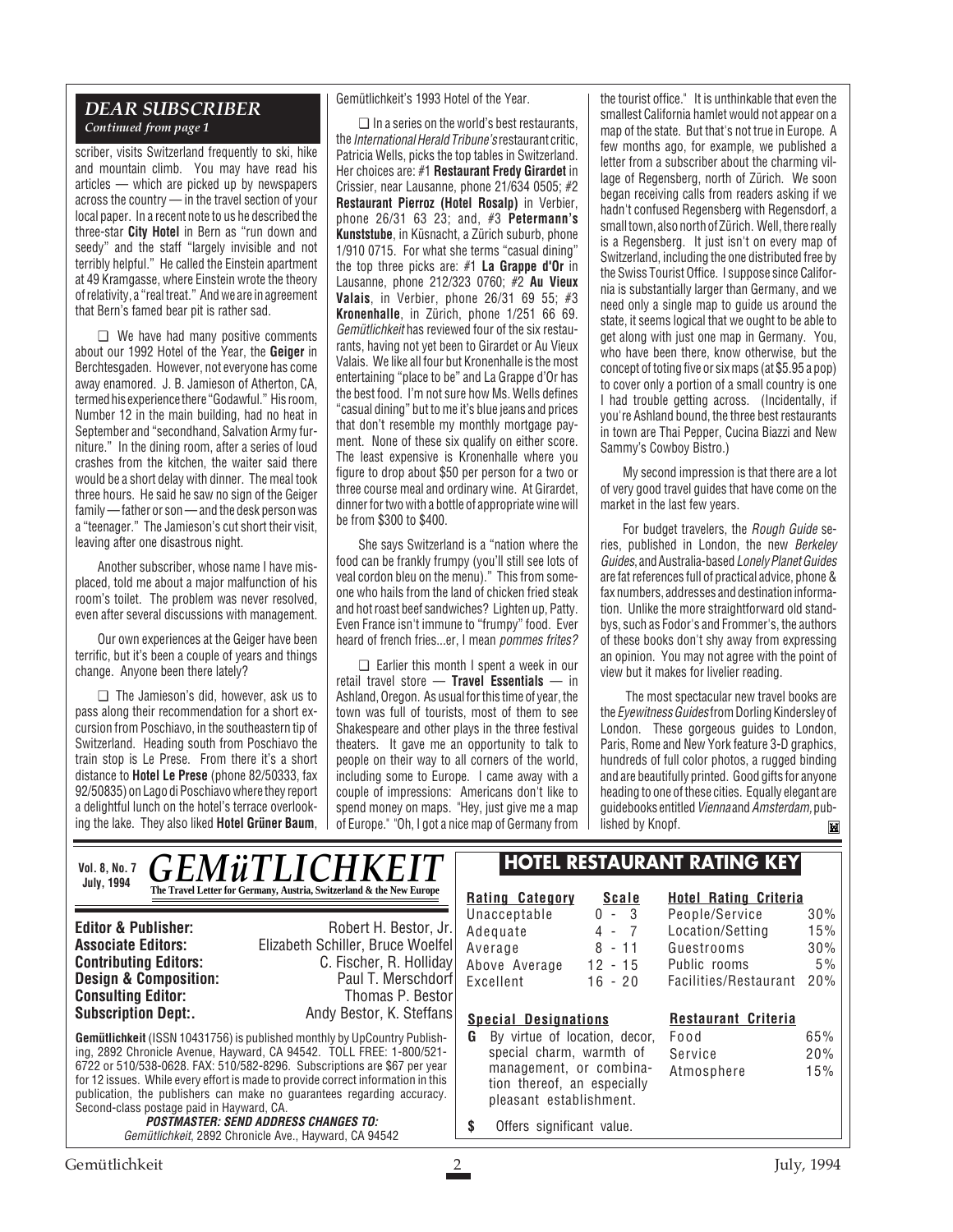#### *NEUCHÂTEL Continued from page 1*

rights of French Protestants. These actions drove many highly skilled workers and artists from France, and some found safe haven in Neuchâtel.

In 1762, Neuchâtel provided temporary refuge for French writer and philosopher Jean Jacques Rousseau, who fled the ecclesiastical authorities of Paris and Geneva. The city contains the mansion of Du Peyrou, Rousseau's friend, protector and publisher. Later, in the 19th century, it sheltered writers Andre Gide and Alexander Dumas.

The region has prospered during the 19th and 20th centuries. Neuchâtel, Le Locle, and La Chauxde-Fonds in the same canton, have become famous throughout Europe for watchmaking. The region is also known for chocolate, tobacco and cheese production, and its vineyards produce wines of distinction, the whites with a bit of sparkle, and the Pinot Noirs rich and mellow.

A university town and business center, Neuchâtel is renowned for the quality of its spoken French language, reputedly the best anywhere. Its university attracts many students from outside Switzerland and contributes to the cultural life of the city. I attended a delightful French restoration comedy in the small city theater, enjoying a sandwich and taste of white wine in the theater café before the performance. Dance, music and cinema are also available here during the summer months.

The city has a distinctly French flavor. Its center throbs with a fresh, energetic atmosphere reminiscent of the area around Pompideau Center in Paris. Lunching on a cobblestone terrace in front of **Restaurant Hotel Le Marche**, which looks like a chateau with its medieval pointed towers, I felt like I was in a mini-Paris, without the rude waiters. But there was something else, more Swiss in character: the atmosphere of a university town combined with a business center.

# **NEUCHÂTEL**

**Population:** 40,000 **Altitude:** 1,518 feet **Approximate Travel times**

|              | Auto      | Rail              |
|--------------|-----------|-------------------|
| 3ern         | 45 Mins   | 40 Mi             |
| <b>Basel</b> | $1.5$ Hrs | 1 Hr 4            |
| Geneva       | $1.5$ Hrs | $1$ Hr $1$        |
| Zürich       | $1.5$ Hrs | 1 Hr <sub>5</sub> |
| Paris        | 6 Hrs     | 4 Hrs             |

Rail fins 40 Mins  $\text{Hrs}$  1.5 Hr 40 Mins  $Hrs$  1.5 Hr 10 Mins  $\text{Trs}$  1.50 Mins

#### **Tourist Information**

Federation Neuchâteloise du Tourisme Rue du Tresor 9, CH-2001 Neuchâtel Phone: 038 25 17 89 Fax: 038 24 49 40 **Events**

The last weekend of September is the high point of the year, when the three-day **Fete des Vendanges** (wine harvest festival) brings thousands of visitors to enjoy a variety of entertainment including a procession of floral floats.

#### **Places and Activities of Special Interest**

• **Walking Tour of the City**. During July and August on Thursday morning at 9:30 in front of the Tour de Diesse on the rue du Chateau. Price 8.50 Sfr. (\$6.50) for adults, 3 Sfr. (\$2.25) for children.

• **Boat Trips.** Lake Neuchâtel, the largest lake wholly in Switzerland, is connected by navigable canals to the lakes of Bienne and Morat. A wide variety of crossings and cruises operate during the summer, many with snack and dining facilities. Details at the Port or the Tourist Office, 7 rue de la Place d'Armes.

• **The Jaquet-Droz Automatons**. Museum of Art and History, 1 Quai Leopold-Robert, Neuchâtel. Performances the first Sunday of the month at 2 p.m., 3 p.m. and 4 p.m.. Admission 8 Sfr. (\$6)

• **Guided Tours of the Castle.** The Chateau and Collegiate Church of Neuchâtel form one of the most important groups of historic buildings in Switzerland. Tours: April 1st to September, on the hour, Monday to Friday 10 a.m. through 4 p.m.. Sundays and holidays 2-5 p.m. Admission free.

• **Au Gor du Vauseyon.** Beautiful natural area in the heart of town , with gorges, waterfalls and ruins of 16th century mills. Trails and bridges link with paths leading to the town of Valangin. Take No.1 bus from Place Pury, direction Cormondreche.

• **Vine and Wine Museum** at the Chateau de Boudry. Tracing the history of wine-making from ancestral practices to the most modern techniques. The Chateau is the birthplace of Jean-Paul Marat. Thursday through Sunday 2-5 p.m.

All around me, students and young business people engaged in vigorous conversation as they enjoyed the bright sunshine and unique setting.

An area that prides itself on its technology, Neuchâtel has superb rail connections to France and to other Swiss cities. Two direct daily TGV runs reach Paris in only four hours and other express trains leave hourly for major Swiss cities. Road access is also good. It is only a few kilometers from the Swiss motorway network heading east (Bern, Zürich, Basel), to the west (Lausanne, Geneva), or to the south (Valais, the Alps). Quiet and efficient transportation within the city is provided by electric trolley buses and a very comfortable light rail line which runs along the shore.

A special attraction is a demonstration of the **Jaquet-Droz Automatons**, miniature figures built 1769- 1780, the first Sunday of each month at The Museum of Art and History. These consist of three figures: a woman 30 inches tall with tiny fingers articulated in great detail. She breathes (the bosom moves in and out) and plays music on a wind piano. Of the two 24-inch child figures, one draws different objects (a dog on this occasion), and the other writes ("*Je pense, donc J'exist*") with a pen on paper. The attendant who conducted the demonstrations showed great pride in the intricate and complex figures (the writing child has 6500 parts), and charmed watching children by opening the automatons backs to show the intricate insides and carrying them around to be examined in detail. The museum also has exhibits of furniture, gold artifacts, paintings and scepters, of the 16th and 17th Century rulers of Neuchâtel.

# **Neuchâtel Hotels**



By far the city's most elegant hotel, on a stunning site at the edge of the lake. The striking new building resides inside what was originally a 19th century apartment. This 5-star "boutique *Continued on page 4…*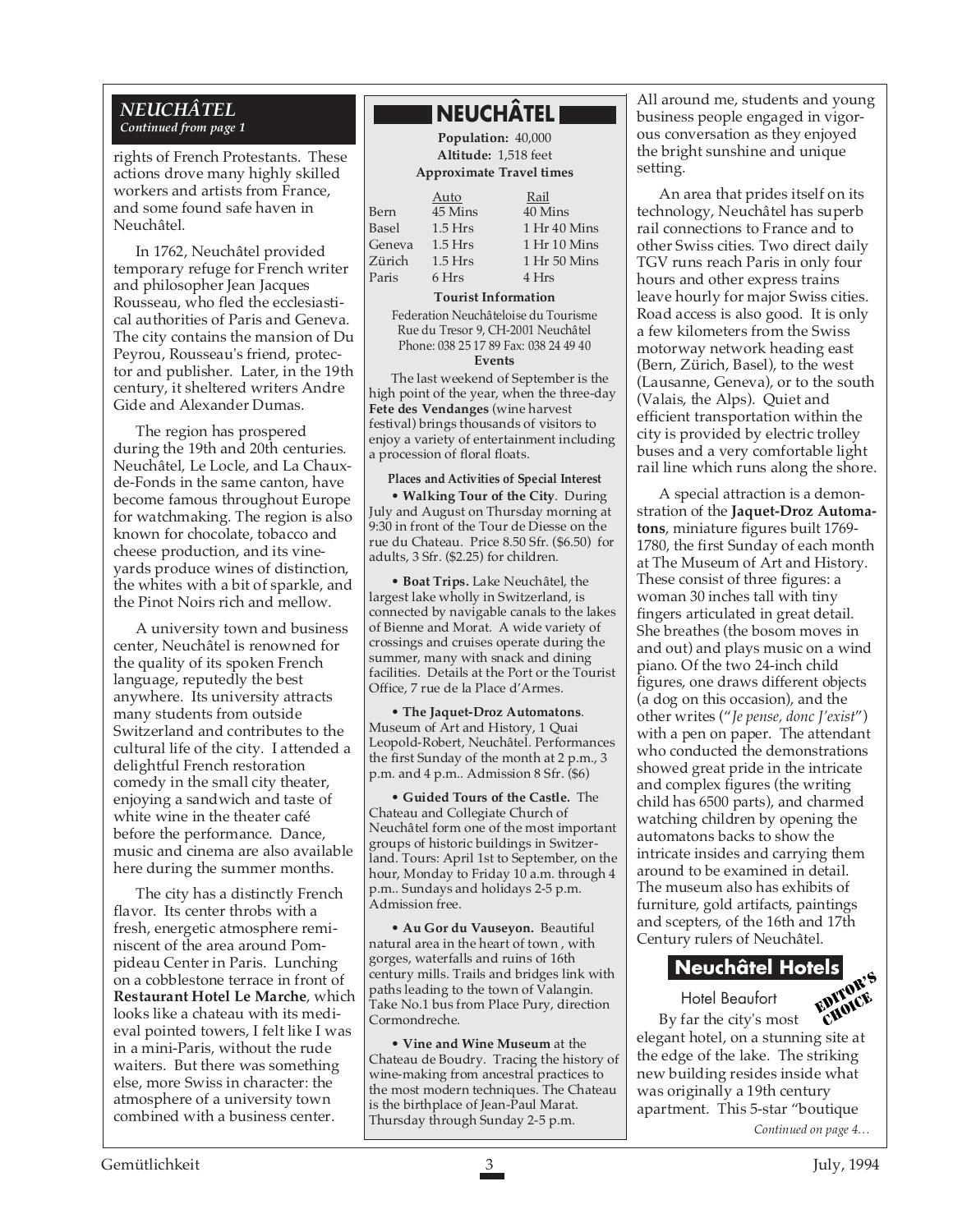#### *NEUCHÂTEL Continued from page 3*

hotel," with only 70 rooms, retains the exterior of the magnificent older building, although a screen of glass, to enclose the old walls, has been added on the lakeside ground floor. The large, sumptuous restaurant and lobby offer panoramic views of the lake.

Guestrooms are spacious, luxurious and expensive, befitting the hotel's rating. A bargain can be obtained for top floor rooms which are equally large and luxurious, but with lower ceilings (9' instead of 12') and smaller windows, a result of the necessity of preserving the exterior facade. All rooms have big, segmented bathrooms with separate showers and large tubs; walk-in closets; a separate bar unit combined with safe, and several other special features. The suites are particularly lavish, some with two bedrooms and terraces facing the lake.

The restaurant offers threecourse lunches (typical: tomato and lettuce salad, lake fish filet, potatoes and cream tart) for \$25. Dinners of four-courses (typical: soup, filets of lake perch, fricasseed rabbit with mushrooms, green beans and polenta, chocolate profiteroles) for \$40. A bottle of Neuchâtel white wine is \$20, a bottle of Swiss beer \$2.

**Address:** Hotel Beaufort, 1, Esplanade du Mont-Blanc, 2000 Neuchâtel, Switzerland **Phone:** 4138/24 00 24 **Fax:** 4138/24 78 94 **Location:** Opposite Place Pury, facing Lake Neuchâtel **Rooms:** 70 doubles **Proprietor:** Duncan Shakeshaft **Prices:** Weekend special top floor 160 Sfr. (\$119), singles 160-310 Sfr. (\$119-\$230), doubles 280-380 Sfr. (\$207-\$281), suites 600 -700 Sfr. (\$480-\$560) **Meals:** All available **Facilities:** Outdoor terrace, extensive public rooms and convention rooms

**Credit Cards:** All **Disabled:** Good access

#### **Closed:** Never **Parking:** 400 spaces under building, 10 Sfr. (\$7.50) per night. **Rating:** EXCELLENT 18/20 **G**

Beaulac

A new four-star hotel overlooking the lake, marina and port. Modern, elegant interior. Three restaurants and lakeside terrace. Large rooms with lake views, but without balconies, a result of retaining the original exterior facade. The building was constructed to accommodate guests who require extremely high security. It has its own heliport with a separate entrance, as well as a floor which can be closed off from the rest of the building. All rooms are above average in size and have big bathrooms with huge tubs,

**Address:** Hotel Beaulac, Quais Leopold 2, CH-2001 Neuchâtel **Phone:** 4138/25 8822 **Fax:** 4138/25 6035 **Location:** Overlooking the port on Quai Leopold-Robert **Rooms:** 4 singles, 66 doubles. **Proprietor:** Fabien Chatelat, Director **Prices:** Single 150 -170 Sfr. (\$111- \$126), double 185-260 Sfr. (\$137- \$193), suites 290-550 Sfr. (\$215- \$407), including American breakfast **Meals:** All available **Facilities:** Banquet rooms accommodating from 10 to 330 persons **Credit Cards:** All **Disabled:** 4 rooms especially equipped **Closed:** Never **Parking:** 18-20 spaces available own garage for 10 Sfr. (\$7.50) per night plus outside curb spaces **Rating: ABOVE AVERAGE 15/20** 

#### Touring Hotel

A smallish hotel with an outstanding location and view of the lake, port and marina. The ground floor restaurant and lobby are bright and attractive although the small lobby is a bit pinched with the elevator door opening too close to the check-in counter.

Upstairs the rooms are pleasant albeit plain, but drab brown halls and worn spots in the carpet indicate the need for some spiffing up. Singles are above average in size and have large bathrooms. All rooms are the same price and decor, lakeside and city side, so ask for a room facing the water. The restaurant serves an attractive and reasonably priced lunch: trout filets, *frites*, salad bar, 1/3 bottle local wine (very good), 34 Sfr (\$25). Also in the restaurant: a good breakfast included in room price; croissants, fresh rolls, cheese,

**Address:** Hotel Touring au Lac, 1, place Numa-Droz, CH 2001 Neuchâtel **Phone:** 038/25 5501 **Fax:** 038/25 8243 **Location:** Adjacent to port and marina **Rooms:** 10 singles, 32 doubles **Proprietors:** Bondolfi family **Prices:** Singles 105 Sfr. (\$78), doubles 165 Sfr. (\$122) **Meals:** All available **Facilities:** Small conference rooms **Credit Cards:** All **Disabled:** Good access **Closed:** Never **Parking:** Free space for 3-4 cars. Curb spaces also available **Rating:** AVERAGE 10/20

Hotel du Vaisseau



A very pleasant country inn facing the lake front, below fields of ripening grapes in the little town of Cortaillod, 8 km (5 miles) west of the center of Neuchâtel. Most rooms look out toward the peaceful countryside with a view of the terraced vineyards. Accommodations include a pair of two-bedroom family apartments. All guestrooms have a homey, informal atmosphere.

I enjoyed excellent French cuisine for Sunday dinner in the restaurant adjoining the lobby. I chose the plate of the day: medium rare slices of duck in brown sauce

*Continued on page 6…*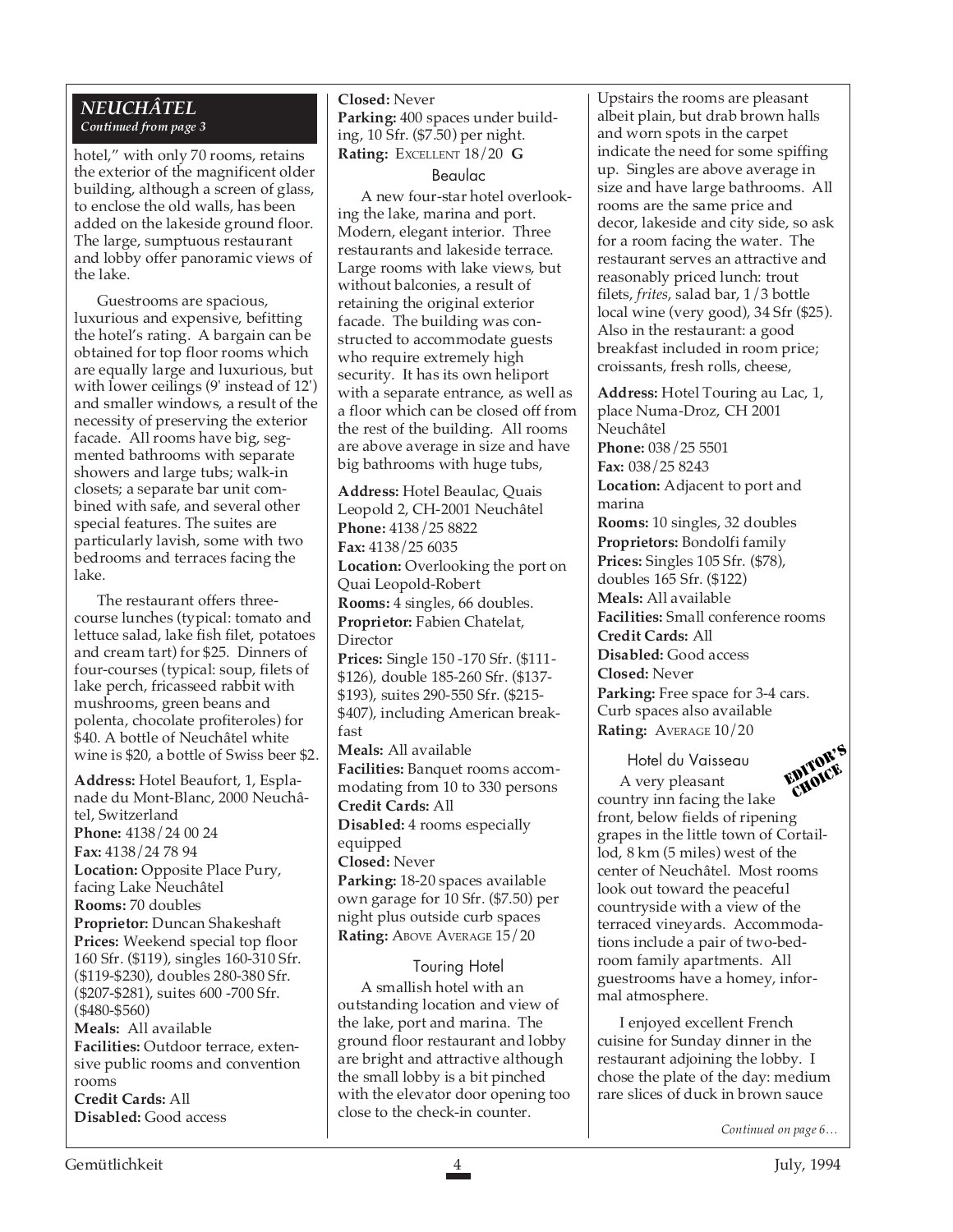

*(For more information about most of the programs and events listed below contact the national tourist office of the appropriate country.)*

> Austrian Tourist Office Los Angeles 310-477-3332 New York 212-944-6880

> German Tourist Office Los Angeles 310-575-9799 New York 212-661-7200

> Swiss Tourist Office Chicago 312-630-5840 Los Angeles 310-335-5980 New York 212-757-5944

• An **inexpensive week in the Black Forest** town of Freiamt starts at 177 DM (\$115) and includes bed, breakfast, group hike, tour, use of indoor pool, sauna and extras. Info: Verkehrsburo, Badstrasse 1, D-79348 Freiamt, phone 7645/644, fax 628.

• Tauberbischofsheim, near Würzburg, has a three-day **weekend bicycle program** with two nights accommodations for 155 DM (\$100). The program includes a Tauber Valley bicycle tour, a wine tasting in a castle cellar, a Franconian supper and one other meal. Info: Kultur- und Fremdenverkehrsamt, Postfach 1480, D-97934 Tauberbischofsheim, phone 9341/80313, fax 80389.

• Trier, in the heart of the Mosel-Saar-Ruwer wine region, offers a program, called **"Wine and Sekt-making in Germany's Oldest City,"** (sekt is Germany's sparkling wine) which costs 148 to 325 DM (\$96-\$211) per person, depending on accommodations. It includes two nights' lodging plus a city tour, a group lunch and a wine and sekt tasting. Arrival can be any day except Saturday. Info: Tourist Information, Postfach 3830, D-54228 Trier, phone 651-978080.

• Bad Dürkheim in the Palatinate offers **culinary/wine weekends** (Friday - Sunday) from 299

DM (\$194). For program and dates, contact: Verkehrsamt, D-67098 Bad Dürkheim, phone 06322-935156 fax 935159.

• The **two finest hotels in Germany**, according to *DM*, a German magazine, are the **Hotel Vier Jahreszeiten** in Hamburg and the **Hotel Nassauer Hof** in Wiesbaden. Both can be booked through the Leading Hotels of the World reservation service, 800-223-6800.

• The mountain resorts of Davos, Arosa and Lenzerheide-Valbella now offer a **luggage-free hiking package**. While guests walk from one alpine resort to another, luggage is transferred to the next hotel. Packages for four to seven days are available through October 16 from \$235 to \$435 depending on hotel category and length of trip.

• Through October 2, Zürich celebrates **"Magic America"** on Sechselauten Square in the heart of the city. Attractions include dance shows with fire and water games, jazz nights at the "Cotton Club," multimedia shows and a NASA exhibit.

• **Conny Land,** an amusement center in Lipperswil (Canton of Thurgau, Eastern Switzerland) has added a new attraction. An electric jeep takes visitors on a prehistoric journey past 14 dinosaurs and all sorts of other long-gone creatures. The largest dino is 45 feet long and weighs 7.5 tons. The atmosphere is enhanced by sound and lighting effects. Open daily from 9 a.m to 6 p.m.

• The newly renovated **Basel Hilton Hotel** now pays special attention to the needs of disabled and elderly guests. In addition to rooms being especially equipped for disabled, blind, partially sighted, deaf and hearing impaired guest**s**, the hotel also features rooms for allergy sufferers and for very tall persons. The hotel has introduced a training program to enable its staff to better serve disabled and elderly guests. Basel Hilton, Aeschengraben 31, CH-4002, Basel, phone 61/271 66 22, fax 61/271 52 20.

• Vevey on Lake Geneva hosts an **International Festival of Street Artists** August 26-27 and, on September 10, a **lakeside wine festival**.

• Montreux offers **"Brunch at 2,000 Meters,"** a package that includes transport via cogwheel train to Rochers-de-Naye for buffet brunch at the panoramic restaurant. The splendid view is of Lake Geneva, the Valais, the French Alps, Fribourg and, in the distance, the mountains of the Jura. Afterwards, return to the midway station, Caux, via steam train. Departures on Fridays, Saturdays and Sundays through September 11 from Montreux station at 8 a.m.; open ticket return on the hour.

**• Idyll Hotel Schweiz** is a new association of 24 inexpensive, family-operated Swiss hotels in rural locations. A brochure with information about the hotels is available from the association's U.S. agent, Boldt International, 3123 Deep Canyon Drive, Beverly Hills CA 90210. Boldt is the U.S. booking agent not only for the Idyll but the **German Ring Hotels**, as well. The company's owner, Hans Boldt, guarantees the lowest possible rates at these properties by reserving through his toll-free number 800- 558-6850. Ring Hotels booked via Boldt currently offer a \$59 per person rate double occupancy and \$79 single, though in major cities such as Munich and Berlin rates are slightly higher.

• Graz, one of Europe's great undiscovered cities, offers its **Concerts at Eggenberg Palace** every Monday evening through mid-September. The music is presented by candlelight in the resplendent Baroque palace.

• The **Anton Bruckner Festival** in Linz goes from September 11 through October 2 and this year features The Vienna Philharmonic under Ricardo Muti and Milan's Orchestra della Scala conducted by Carlo Maria Guilini.

• Replacement of the hydraulics

*Continued on page 6....*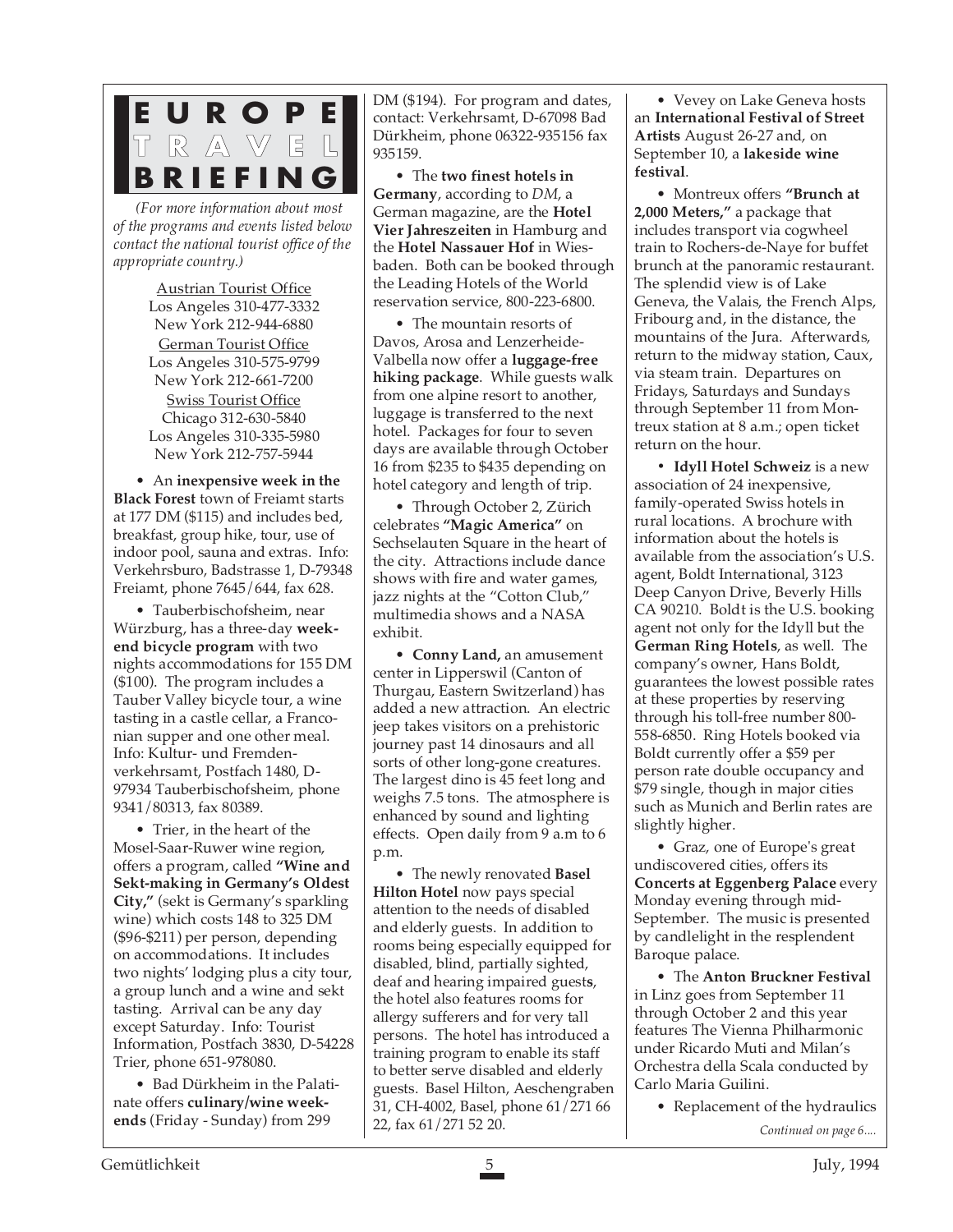#### *EUROPE BRIEFS Continued from page 4*

system of the stage and substage has set back the opening of the **Vienna State Opera** from September 1 to mid-December. In the meantime, the company will tour Japan for several weeks and stage a series of five performances of Mozart's *Cosi fan tutte* at **Theater an der Wien**. The Staatsoper will reopen December 14 with *Elektra* by Richard Strauss and then continue as usual through June 30, 1995.

• Bicycle routes have proliferated in Austria over the past few years and many hotels and inns are now geared to the needs of cyclists. A list of such hotels, plus maps which show bike paths that separate bike riders from motorized traffic, are available through the Austrian Tourist Offices in the U. S. Bike rental in Austria is available through the *Fahrrad am Bahnhof* system operated by the federal railway. The system allows a renter to pick up a bike at one railway station and drop it days later at another in a different city. The regular daily rate for a standard bike is 90 AS (\$8.50) and 200 AS (\$19) for a mountain bike. The fiveday rate is 360 AS (\$34) for a standard bike and 800 AS (\$76) for a mountain bike. By showing a valid rail ticket or rail pass these prices are reduced by about 35% to 45%.

• The Austrian National Tourist Office has begun an educational program for U. S. travel agents known as **ACTS (Austrian Certified Travel Specialists)**. Some 200 agents have completed the one week training program in Austria and earned certification. Travelers looking for an agent with this speciality can request a list of ACTS from the Austrian Tourist Office.

• Vienna's **Museum of Fine Arts** (Kunsthistorishes Museum) offers a buffet dinner every Thursday evening right in the museum. For 90 AS (\$9) entry, and 270 AS (\$26) for the three-course buffet, visitors can leisurely enjoy the

magnificent Gallery of Paintings with its masterworks by such artists as Cranach, Dürer, Holbein, Brüghel, Rembrandt, Rubens, Raphael, Tintoretto, Titian and Velázquez. M

#### *NEUCHÂTEL Continued from page 4*

with little carrots, turnips, onions and scalloped potatoes 22 Sfr. (\$16). Also available: fresh salmon with rice pilaf. A complete meal including the main dish plus paté, cream of chicken soup and a parfait of ice cream and prunes was 36 Sfr. (\$27). The hotel bottles and serves its own white wine from local vineyards, which I found to be delicious, with a clean dry taste.

**Address:** Hotel du Vaisseau, Petit-Cortaillod Plage, CH-2016 Cortaillod **Phone:** 038/42 1942 **Fax:** 038/42 1092 **Location:** Along Lake Neuchâtel, 8 km southwest of Neuchâtel **Rooms:** 22 doubles **Proprietor:** Fabien Chetelat **Prices:** Singles 100-110 Sfr. (\$74- \$81), doubles 180-200 Sfr. (\$133- \$148), two-bedroom apartment 2000 Sfr./week (\$1481) **Meals:** All available **Facilities:** Meeting rooms **Credit Cards:** All **Disabled:** Good access **Closed:** Never **Parking:** Outdoor spaces beside building at no charge **Rating:** ABOVE AVERAGE 14/20 **G**

#### **Restaurant Suggestions**

Hotel Restaurant du Marche Place des Halles 4 Three restaurants; the most formal and most expensive is on the top floor, the least formal and cheapest is outside. Lunch outside at Marche: steak with green butter and garlic sauce, *pommes frites*, vegetable, green salad, small carafe of good local Merlot 34 Sfr. (\$25). EDITOR'S CHOICE

Brasserie - Cafe du Theatre Place Numa Droz An informal and reasonably

priced upbeat place close to the town center, usually filled with young people. Very friendly English-speaking waiters, including, when I was there, a young bilingual French-Canadian. Special: tomato and mozzarella salad, duck in cider sauce, *rösti* potatoes, vegetables. Entree only 22 Sfr. (\$16), complete meal 32 Sfr. (\$24). Steak *Parisienne* with *frites* and salad, 22 Sfr. (\$16), melon and ham (\$11). Also a large selection of a la carte items and beverages.

# **LA CHAUX-DE-FONDS**

Neuchâtel and La Chaux-de-Fonds, each with about 40,000 inhabitants, are the canton's second and third largest cities, smaller in population in French-speaking Switzerland only to Geneva.

Although only 40 minutes rail distance apart, they are very different in character: Neuchâtel, in a picturesque location along the north side of Neuchâtel Lake, is medieval; La Chaux-de-Fonds, in a valley of the Jura, without the scenic site, is a business and industrial city best known for its production of watches and its excellent concert hall (hotels were filled with musicians attending a convention when I arrived).

Though it doesn't possess the sheer beauty of Neuchâtel, La Chaux-de-Fonds is definitely worth a visit for its cultural attractions. They include the world's largest and most important museum of clocks and watches, an important museum of art, and the early buildings of the architect Le Corbusier, born in La Chaux-de-Fonds and famous for his influence on the design of United Nations headquarters in New York.

The city's most interesting area is near the northeast end of the main street — boulevard Leopold-Robert — by a small plaza and lovely fountain, across from the **Fleur de Lys Hotel**. Nearby are the museums and music hall, two blocks away is an attractive shopping center in an elaborate fourstory glass and concrete building with a selection of shops and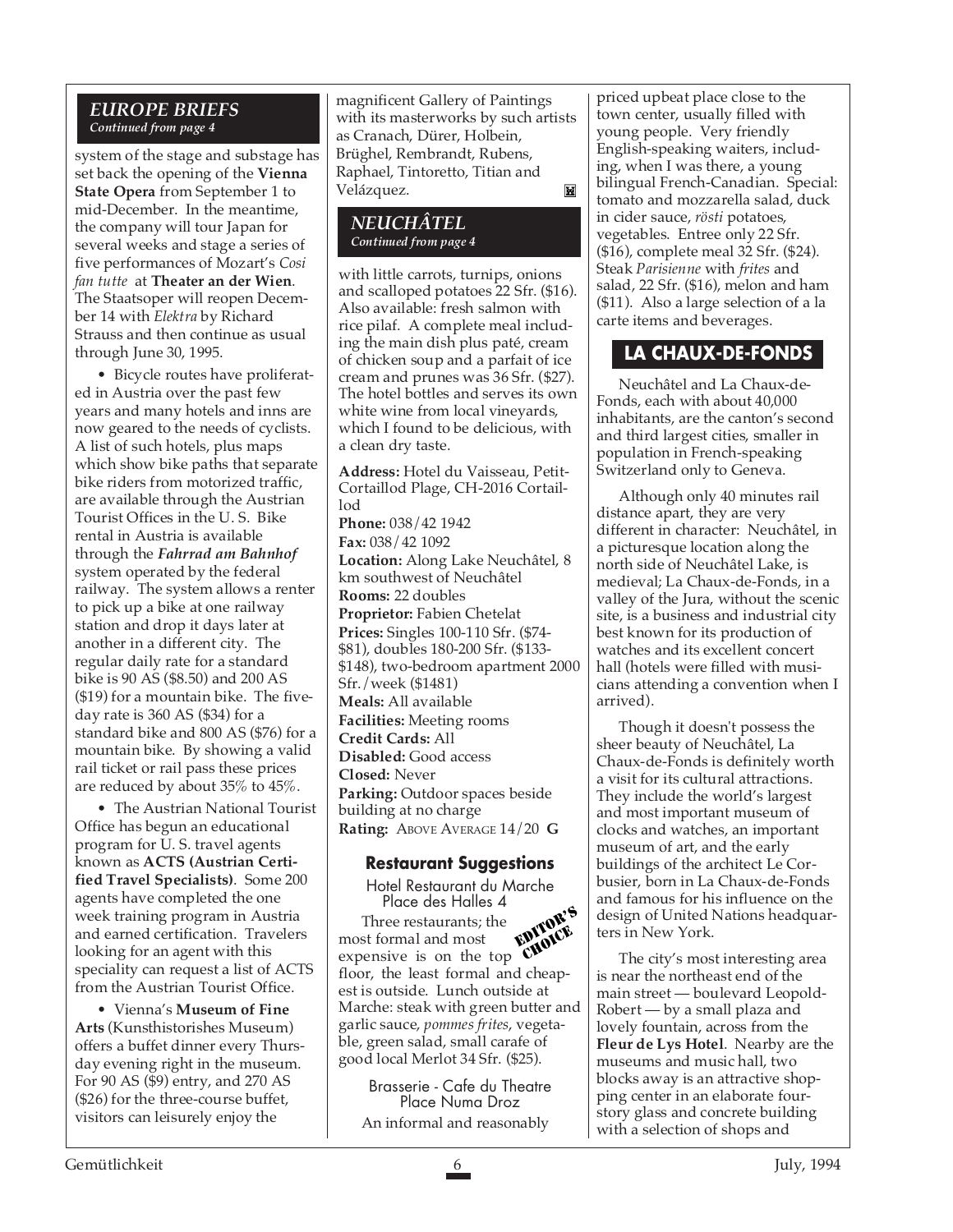restaurants. But to me these were secondary attractions; I wanted to see a building by Corbusier.

A former architect, I studied Corbusier as a student at Ohio State and have great admiration for his work. In an architectural period which glorified the past, he dreamed of cities which used the mobility of the automobile to lift inhabitants aboveground, reserving most of the land for gardens. He was also a painter and sculptor, and his skills in shaping concrete are evident in his design of the chapel at Ronchamps, France.

I had visited his "Cite d'Habitation," a huge high-rise block in Marseille, complete with hotel, two-story apartments, shopping, kindergarten and running track (but not his greatest completed design, the Indian City of Chandrigar), and was curious about what he had done early in his life. I asked my hotel concierge: "If you could only visit one of Corbusier's buildings in La Chaux-de-Fonds, which one would it be?" The answer came back: "Villa Schwob."

Most of Corbusier buildings in La Chaux-de-Fonds, done during the beginning of his career, are neoclassical and interesting only as curiosities. Villa Schwob, known as the "Turkish Villa" is an exception. It is an exquisite Art-Deco structure of delicate design, with some Frank Lloyd Wrightish touches but none of the bleaker characteristics of his later buildings.

Another La Chaux-de-Fonds attraction, the **International Museum of Horology** is intriguing and fascinating. It contains more than 3,000 time measuring instruments, watches and clocks. One enters past a series of frescoes illustrating the history of time measurement, and several tower clocks, monumental in size and reminders of the first mechanical clocks.

On the first level, in spherical showcases, dramatically lit by halogen bulbs are instruments for time measurement from ancient times until the 19th century, arranged by era. On the next level are tools and machines used from the 18th to the 20th century for handcrafting and later industrial production. Above is a gallery containing precision clocks used by observatories, and a panorama of the manufacture of watchcases and movements (weight-driven, springdriven, balance, tuning fork and

# **LA CHAUX-DE-FONDS**

**Population:** 40,000

**Altitude:** 3888 Feet

**Approximate Travel Times**

• **By car from Neuchâtel:** approx. 1 hour

• **By rail from Neuchâtel:** 40 minutes (service every half-hour)

**• By rail from Bern:** 1.5 hours (direct service hourly, changes in Neuchâtel for other destinations)

#### **Tourist Information**

Office du tourisme de La Chaux-de-Fonds Rue Neuve 11 2301 La Chaux-de-Fonds 2 Telephone: 039 28 13 13 Fax: 039 28 29 21

**Museums**

• **Musee International d' Horologerie** (International Clockwork Museum), 33 rue des Musees, La Chaux-de-Fonds. Open daily, except Mondays 10-12 a.m. and 2-5 p.m. Admission 8 Sfr. (\$6).

• **Musee des Beaux-Arts.** 29, rue des Musees. Open daily, except Mondays 10- 12 a.m. and 2-5 p.m. Admission 8 Sfr. (\$6).

#### **Architectural Interest**

• **Le Corbusier House** (Charles-Edouard Jeanneret) . 38, rue de la Serre, La Chaux-de-Fonds.

• **Villa Schwob**. (Turkish Villa). 167 rue du Doubs, La Chaux-de-Fonds.

#### **Other**

• **Animal Park and Vivarium**, Boisdu-Petit-Chateau, La Chaux-de-Fonds.

**• Festival.** Every two years La Chaux-de-Fonds has its Fair and Watch Festival

quartz), and an illustrated history of the wristwatch throughout the century. In a garden behind the museum is a monumental carillon, some 30 feet high, built in 1980. A combination timepiece and musical instrument, it is a fantastic sculpture of polished steel tubes with musical

animation, colored and luminous, unlike anything I had seen before.

An adjoining building houses the **Museum of Beaux-Arts**. In addition to a painting by Corbusier, there are important paintings by Van Gogh, Renoir, Matisse, Chagall, and Modigliani, and an interesting collection of minimalist abstract art and contemporary sculpture.

# **La Chaux-de-Fonds Hotels**

#### Club



A beautifully designed and decorated small contemporary hotel, close tothe center of the city. Built in 1970, it offers 38 identical double rooms decorated in attractive pastel colors. Would be rated four-stars except for its lack of a restaurant. The bar and breakfast room is colorfully decorated in a modern style with bright colors and sculpture.

**Address:** Hotel Club, rue de Parc 71, CH-2300 La Chaux-de-Fonds **Phone:** 039/23 5300 **Fax:** 039/23 9501

**Location:** Near center of town **Rooms:** 38 doubles **Proprietor:** Sonjia Richard **Prices:** Singles 125 Sfr. (\$93), doubles 190 Sfr. (\$141) **Meals:** Breakfast only **Facilities:** Bar, solarium **Credit Cards:** All **Disabled:** Good access **Closed:** Never **Parking:** Outside curb spaces, no charge **Rating: ABOVE AVERAGE 15/20** 

#### Fleur de Lys

An older hotel attractively located near the museum complex, shopping and the only fountain in town. Built in 1895 and remodeled five years ago. The best room is Number 343, a large suite with a view of the fountain. Number 344, a double, also overlooks the fountain. The restaurant and coffee house in the same building is independently owned.

**Address:** Hotel Fleur de Lys, Ch-

*Continued on page 8…*